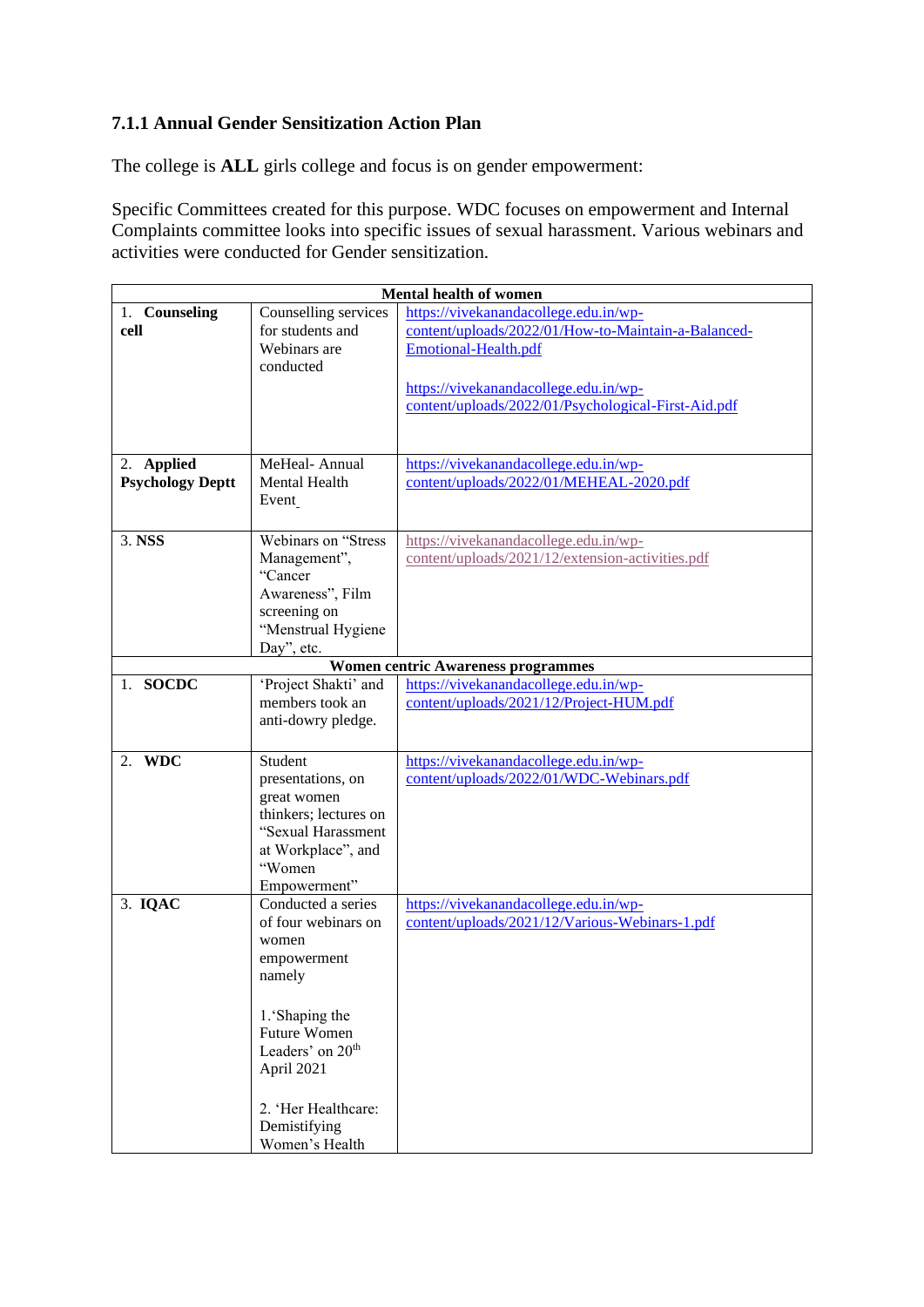|                           | and Hygiene' on               |                                                        |
|---------------------------|-------------------------------|--------------------------------------------------------|
|                           | $11th$ May 2021               |                                                        |
|                           |                               |                                                        |
|                           | 3. 'For Women in              |                                                        |
|                           | Academia: A Step              |                                                        |
|                           |                               |                                                        |
|                           | Towards De-                   |                                                        |
|                           | stressing the                 |                                                        |
|                           | Academic Distress'            |                                                        |
|                           | on 21 <sup>st</sup> May 2021  |                                                        |
|                           |                               |                                                        |
|                           | 4. 'Breaking the              |                                                        |
|                           | Gender Stereotypes'           |                                                        |
|                           |                               |                                                        |
|                           | on 28 <sup>th</sup> May 2021  |                                                        |
| 4. Political science      | Celebrated                    | https://vivekanandacollege.edu.in/wp-                  |
| <b>Department</b>         | International                 | content/uploads/2022/01/APRAJITA.pdf                   |
|                           | Women's Day' as               |                                                        |
|                           | 'APRAJITA'. Under             |                                                        |
|                           | <b>APARAJITA</b><br>the       |                                                        |
|                           | department                    |                                                        |
|                           | organized 2 inter             |                                                        |
|                           | college competitions          |                                                        |
|                           | Poster<br>making              |                                                        |
|                           | competition<br>and            |                                                        |
|                           |                               |                                                        |
|                           | Poetry competition.           |                                                        |
|                           |                               |                                                        |
| 5. Poster making          | Poster making                 | https://vivekanandacollege.edu.in/wp-                  |
| competition by            | competition by                | content/uploads/2022/01/7.1.1.8.pdf                    |
| kalakriti                 | kalakriti on                  |                                                        |
|                           | "Women                        |                                                        |
|                           |                               |                                                        |
|                           | Empowerment-My                |                                                        |
|                           | Identity My Choice"           |                                                        |
|                           | on 8 <sup>th</sup> March 2021 |                                                        |
|                           | Webinar on                    |                                                        |
| 6. Gandhi Study<br>circle | "Mahatma Gandhi               | https://vivekanandacollege.edu.in/wp-                  |
|                           |                               | content/uploads/2022/01/Mahatma-Gandhi-aur-Mahila-     |
|                           | aur Mahila                    | Sashaktikaran.pdf                                      |
|                           | Sashaktikaran" on             |                                                        |
|                           | 16th April 2021               |                                                        |
| 7. NSS                    | Several webinars              | https://vivekanandacollege.edu.in/wp-                  |
|                           | and activities were           | content/uploads/2021/12/extension-activities.pdf       |
|                           | conducted on rights           |                                                        |
|                           | of women,                     |                                                        |
|                           | elimination of                |                                                        |
|                           |                               |                                                        |
|                           | violence against              |                                                        |
|                           | women, education              |                                                        |
|                           | of girl child,                |                                                        |
|                           | Women's                       |                                                        |
|                           | empowerment,                  |                                                        |
|                           | Eminent women of              |                                                        |
|                           | India, Menstrual              |                                                        |
|                           | Hygiene etc.                  |                                                        |
| 8. Focus on               | Webinars conducted            | https://vivekanandacollege.edu.in/wp-                  |
| women's financial         | by Commerce,                  | content/uploads/2022/01/How-to-do-well-in-GD-with-one- |
| independence              | Economics and                 | mock-GD.pdf                                            |
|                           | political Science             |                                                        |
|                           | departments as well           |                                                        |
|                           | as SOCDC.                     | https://vivekanandacollege.edu.in/wp-                  |
|                           |                               | content/uploads/2022/01/Career-Opportunities-in-       |
|                           |                               | Economics.pdf                                          |